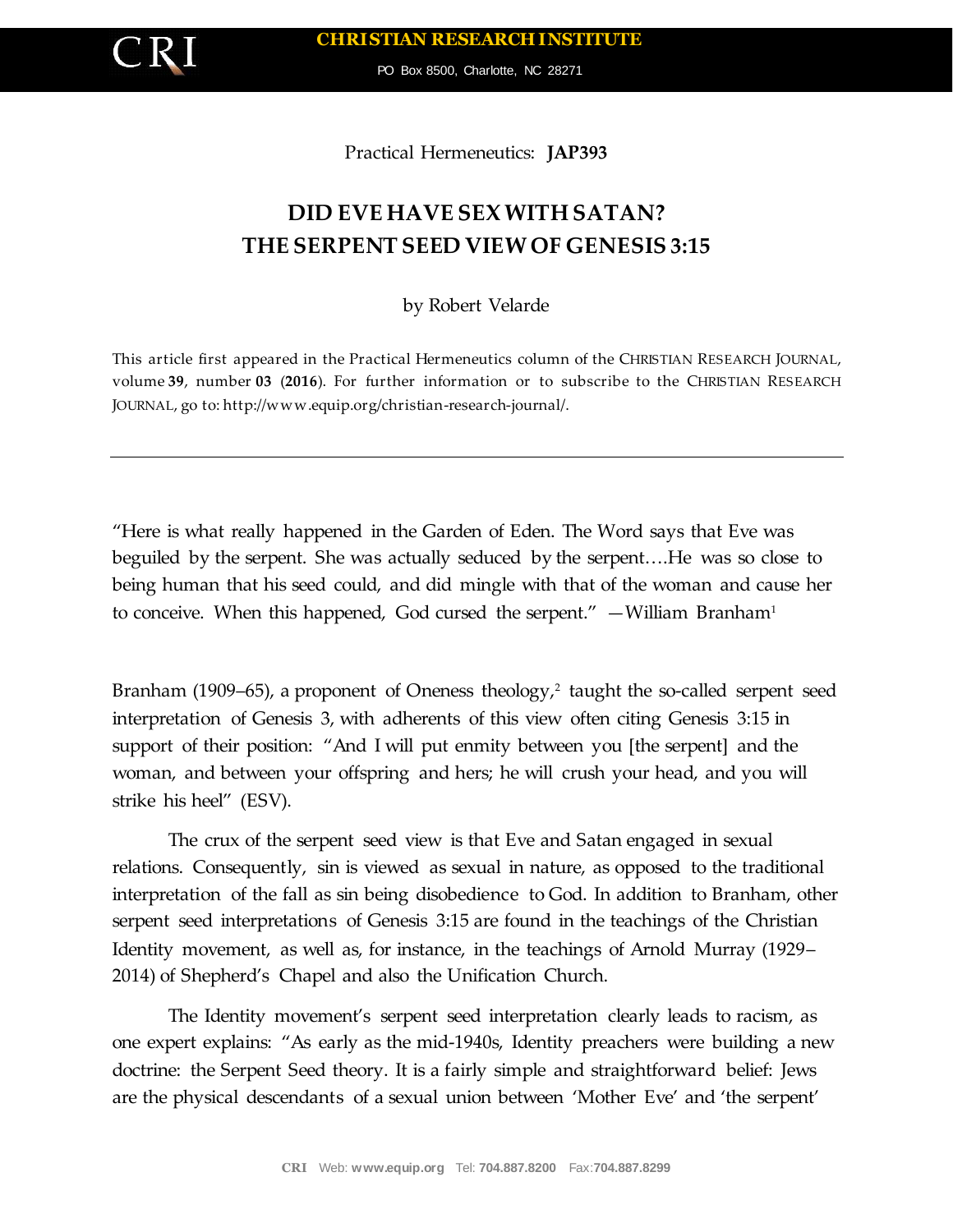(Gen. 3). The serpent is variously identified as either Satan, or a demonic representative of Satan. As such, Jews are literally 'Children of the Devil.' Most Identity believers claim the serpent was a physical manifestation of Satan himself."<sup>3</sup> Furthermore, Identity teachers add that Cain is the offspring of a union of the serpent and Eve, while Abel is said to be the result of the union of Adam and Eve.<sup>4</sup>

Even if the serpent seed doctrine does not overtly lead to racism, the interpretation remains problematic and unwarranted. Before exploring responses to the perspective and examining the biblical texts more closely, this article will first present how Genesis 3:15 is interpreted by supporters of the serpent seed teaching.

**The Seduction**. Branham explains, "He seduced her [Eve] and by her did Satan have a child vicariously. Cain bore the full spiritual characteristics of Satan and the animalistic (sensual, fleshly) characteristic of the serpent."<sup>5</sup>

Some proponents of the serpent seed doctrine point to the word "beguiled" in Genesis 3:13 (KJV) as evidence of Eve being sexually seduced by the serpent. This requires the interpreter to suggest that "beguiled" in this context actually means sexually seduced. However, in contemporary translations, the Hebrew word that the King James renders as "beguiled" is often translated as "deceived" (ESV, NIV, HCSB, NLT) or "tricked" (NRSV, NET), while none of these translations render the word as "seduced" or imply sexual seduction. In short, "beguiled" means to charm, enchant, deceive, or trick. In context, Eve is blaming the serpent for tricking her into eating the fruit of the forbidden tree. She is not stating that the serpent seduced her sexually.

Another approach to arriving at the serpent seed interpretation is Branham's view that the Tree of Life in Genesis refers to Jesus. Branham exposits, "If the Tree Of Life is a person, then the Tree of the Knowledge of Good and Evil is a person ALSO. It can't be otherwise. Thus the Righteous One and the Wicked One stood side by side there in the midst of the Garden of Eden" (emphasis in original).6 By arguing that Jesus is the Tree of Life, Branham then concludes that the Tree of the Knowledge of Good and Evil is Satan (the serpent). This leads Branham to conclude that the sin in the Garden of Eden involved sexual relations between Eve and Satan.

**The Seed of Satan.** In the King James Version, the first portion of Genesis 3:15 reads, "And I will put enmity between thee and the woman, and between thy seed and her seed." The view that both seeds are literal has resulted in the serpent seed doctrine sometimes being called the "two seed" interpretation. Most modern translations render "seed" as "offspring," while granting that the Hebrew word is "seed." Whether the word is translated as "seed" or "offspring" is not crucial. The question in reference to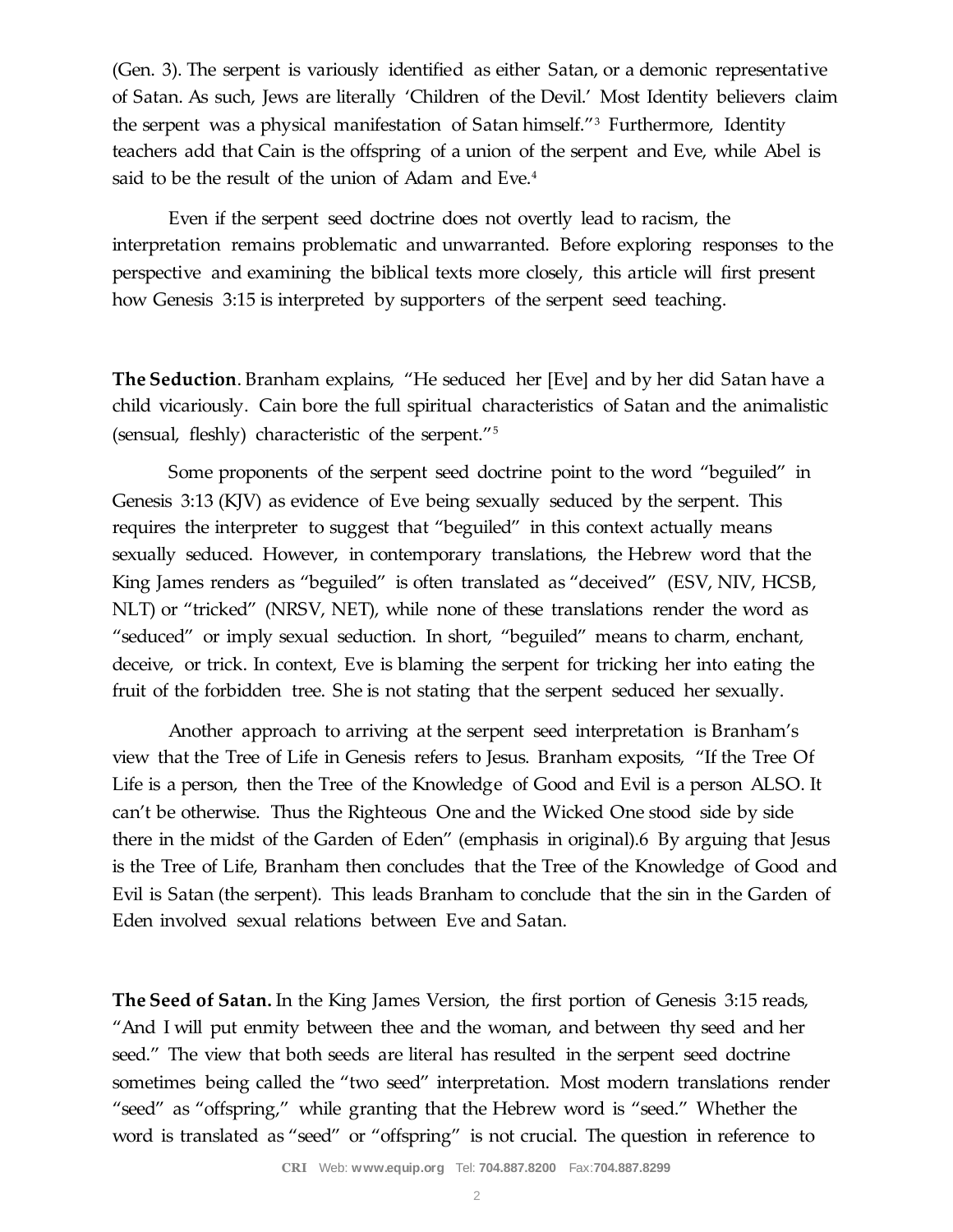the serpent seed view is, does this passage mean that Eve and the serpent (Satan) had sexual relations resulting in the birth of a child and, as a result, a line of human beings that are literal descendants of Satan?

This leads to a problematic theological assumption, namely, that it is possible for demons to manifest physical bodies, engage in sexual relations with humans, and produce offspring. However, strong biblical arguments can be made against such claims.<sup>7</sup> For instance, in Luke 24:39, Jesus states that "a spirit does not have flesh and bones" (ESV). In any event, even if one believes that demons may engage in sexual intercourse with humans, it does not necessarily follow that the serpent seed interpretation is correct.

**Disobedience.** What are the hermeneutical errors present in the serpent seed interpretation? The primary error is that of *eisegesis*—reading into the biblical text what is not actually present within the text. There is nothing in Genesis 3:15 or the surrounding context to indicate the sin of the garden involved sexual relations between Eve and the serpent. In fact, other passages throughout the Bible clearly indicate that the sin in the garden had to do with disobedience to God, not sexual relations: "Scripture is clear that the first sin was not sexual but rather consisted of Adam's disobedience to God's command not to eat from the tree of the knowledge of good and evil ([Gen.] 2:16–17)."<sup>8</sup> This point demonstrates at least two other principles of sound hermeneutics: (1) allow Scripture to interpret Scripture and (2) examine the entirety of biblical teaching on a subject rather than interpreting passages in isolation. A third overarching hermeneutical principle is context. Given the context of Genesis 3:15, as well as the context of the whole of Scripture, we learn that the passage in question underscores humanity's proclivity toward sin and disobedience to God, not sexual relations with the serpent and the rise of a demonic line of humans. Finally, adherents of the serpent seed doctrine ignore more viable and clear interpretations of the passages in question.

Regarding the Christian Identity movement's racist interpretation of the passage, R. Alan Streett lists several problems with the Identity movement's serpent seed teaching: "First, Israel traces its origin to Jacob, not Abel, when the former's name was changed to Israel. Second, Abraham, not Cain, is called the father of the Jews. Third, all must be born again. Fourth, Jesus reminded the woman of Samaria that 'salvation is from the Jews' (John 4:22).

Fifth, and most important, Jesus was a Jew from the tribe of Judah; thus, according to this theory, He would be the enemy, not the Son of God."9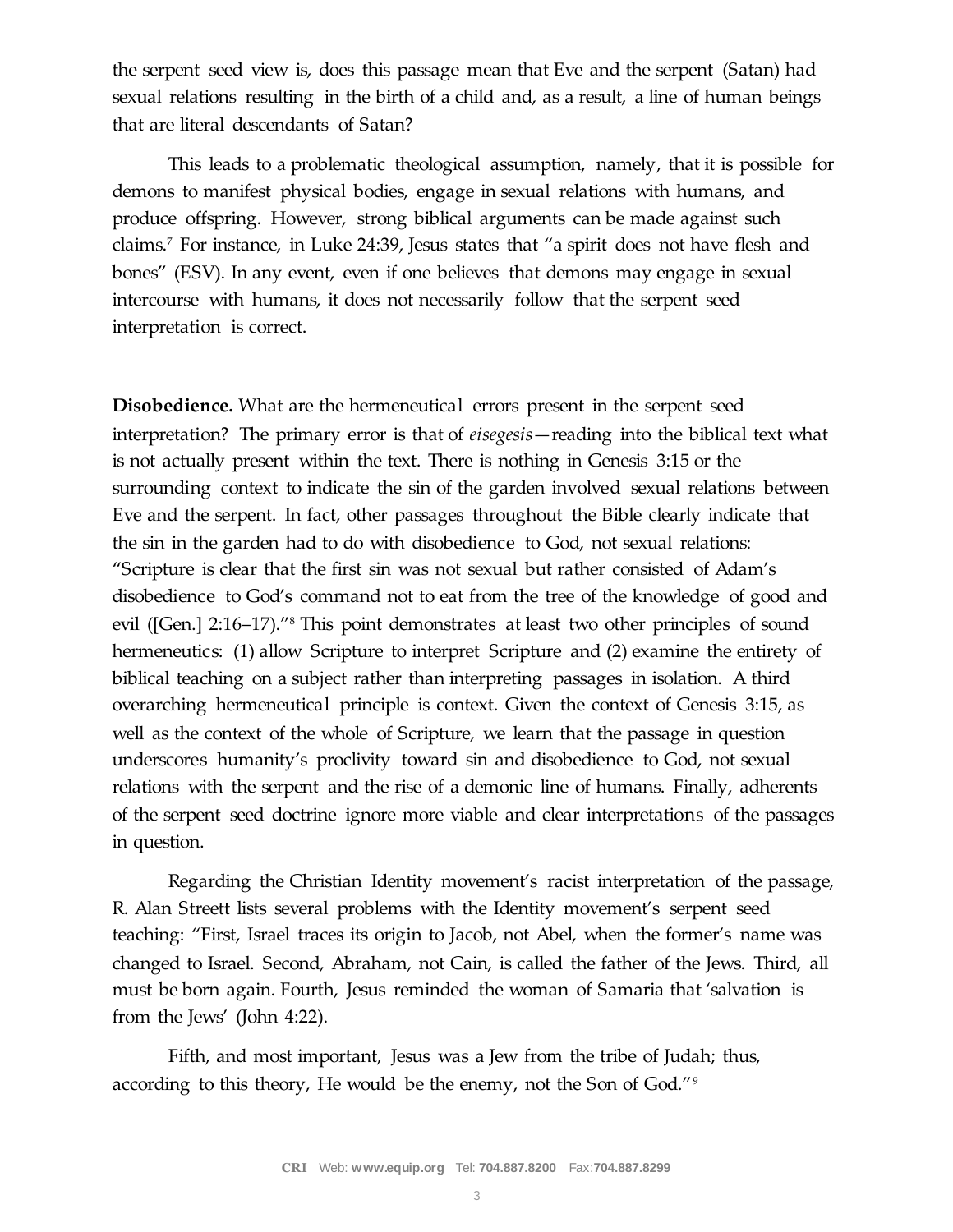**Genesis 3:15 as Protoevangelium.** There is good reason for calling Genesis 3:15 the "Protoevangelium," that is, the "first gospel" or first instance of the gospel in the Bible. Rather than teaching the serpent seed doctrine, the passage encapsulates the centrality of the gospel message: "It has traditionally been understood as pointing forward to the defeat of the serpent by a future descendant of the woman…This defeat is implied by the serpent's being bruised in the head, which is more serious than the offspring of Eve being bruised in the heel. For this reason, v. 15 has been labeled the 'Protoevangelium,' the first announcement of the gospel."<sup>10</sup>

*The Apologetics Study Bible* adds, "The language is figurative, indicating the lifeand-death struggle between the adversary and the human family borne by the woman….[The passage refers] to the ongoing opposition to the people of God by their enemies and [predicts] the rise of a particular seed, Jesus Christ, who will destroy the serpent in the end (Rom. 16:20; Rev. 12:9–10)."<sup>11</sup> Ultimately, Christ delivered the crushing blow to Satan via His sacrificial atonement and miraculous resurrection.

As to serpent seed interpretations that lead to racism, the Bible is clearly opposed to racist ideas: "There is neither Jew nor Greek, there is neither slave nor free, there is no male and female, for you are all one in Christ Jesus" (Gal. 3:28 ESV).

Finally, the serpent seed interpretation leads to a severe misunderstanding of the true nature of sin, which is that sin is essentially disobedience to the Holy Lord. The account of humanity's downfall is tragic enough as plainly stated without having to sensationalize it with the unfounded view that Eve and Satan engaged in sexual relations. It is for these reasons that the serpent seed doctrine should be soundly rejected. *—Robert Velarde*

**Robert Velarde** (MA, Southern Evangelical Seminary) is author of several books including *A Visual Defense* (Kregel Publications, 2013) and *Conversations with C. S. Lewis*  (InterVarsity Press, 2008).

## **NOTES**

- 1 William Branham, "The Original Sin," available at http://www.williambranham.com/the-originalsin/; accessed February 19, 2016.
- 2 Oneness theology holds to a form of modalism, meaning that Father, Son, and Holy Spirit are not viewed as distinct persons, as in the historic orthodox view of the Trinity. For an overview of Branham's life and teachings, see Stanley M. Burgess, ed., *The New International Dictionary of Pentecostal and Charismatic Movements*(Grand Rapids: Zondervan, 2002, rev. and exp. ed.), s.v., "Branham, William Marrion."